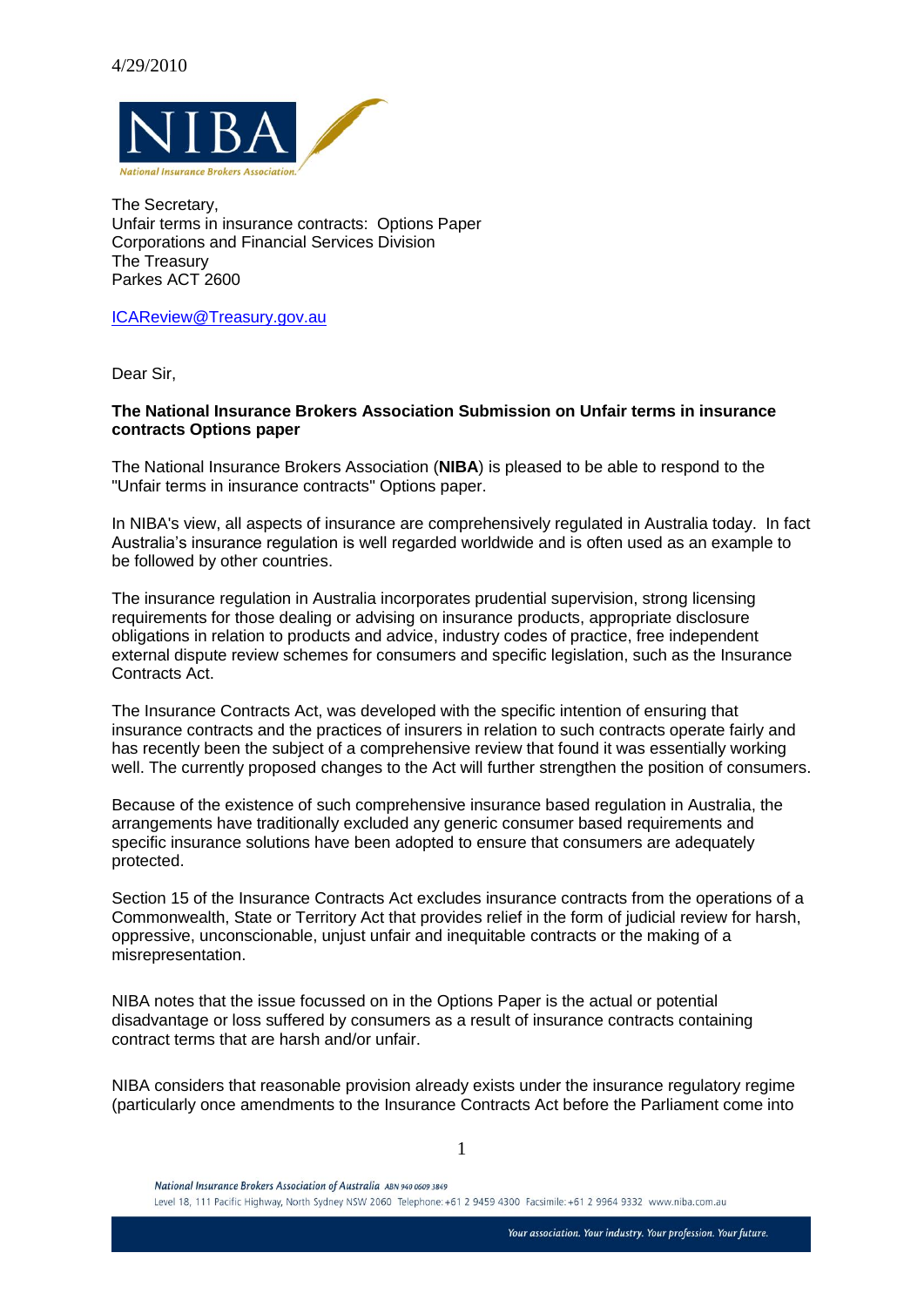

operation) for dealing with harsh and/or unfair terms in insurance contracts and that there is no obvious need to apply general unfair terms in standard contracts to contracts of insurance.

The licensing and disclosure obligations under the Corporations Act, independent external dispute resolution arrangements and General Insurance Code of Practice also provide protection to consumers that is not available to most industries subject to unfair terms in standard contracts legislation.

While generic unfair terms in standard contracts legislation may, in a few cases, give additional consumer protection to that offered under the Insurance Contracts Act, in NIBA's view, these relatively small benefits are far outweighed by the likely disadvantages that would arise in terms of compliance cost and potential confusion that could arise were there two regimes.

If evidence to the contrary is provided by others, NIBA is happy to consider the impact further, but even if this is the case, any adjustments deemed necessary should be made in the Insurance Contracts Act so that a single set of requirements continue to apply to insurance contracts.

Having two different requirements attempting to do similar things, whether in the same or different pieces of legislation, is fraught with danger. Duplication would mean contradictory requirements, confusion and additional legal and administrative costs which will be borne by consumers by way of increased insurance premiums. While NIBA has not attempted to quantify these additional costs they are nevertheless real and cannot be ignored.

There is also some doubt as to whether insurance contracts would in fact be caught under existing generic unfair terms in standard contracts legislation if section 15 of the Insurance Contracts Act no longer applied. The Options Paper notes that insurance contracts can be distinguished from many other types of consumer contracts in that the contract for an insurance product and the product are, in effect, one and the same thing and that the 'main subject matter' of a contract, in this case insurance, is not subject to review under the generic legislation.

Traditionally, insurance brokers represent the interests of the purchasers of insurance, the policyholders, and in making this submission NIBA is concerned with the interests of policyholders rather than insurance companies.

Insurance operates most effectively for consumers when there are clear contractual obligations and responsibilities that are well understood by both parties to the contract and this would not be likely to be the situation if separate unfair terms in standard contracts were to apply to insurance contracts.

The evidence available to NIBA indicates that the insurance regulatory regime is working well with minimal consumer complaint and that issues arising in relation to the fairness of provisions in contracts are adequately dealt with by the existing legislation and the operation of the internal dispute resolutions schemes and the Financial Ombudsman Service.

The consumer examples referred to in the Options paper were in many cases not relevant to the issue and even where they potentially were, it was not clear whether the point was valid given the lack of information on the precise circumstances involved.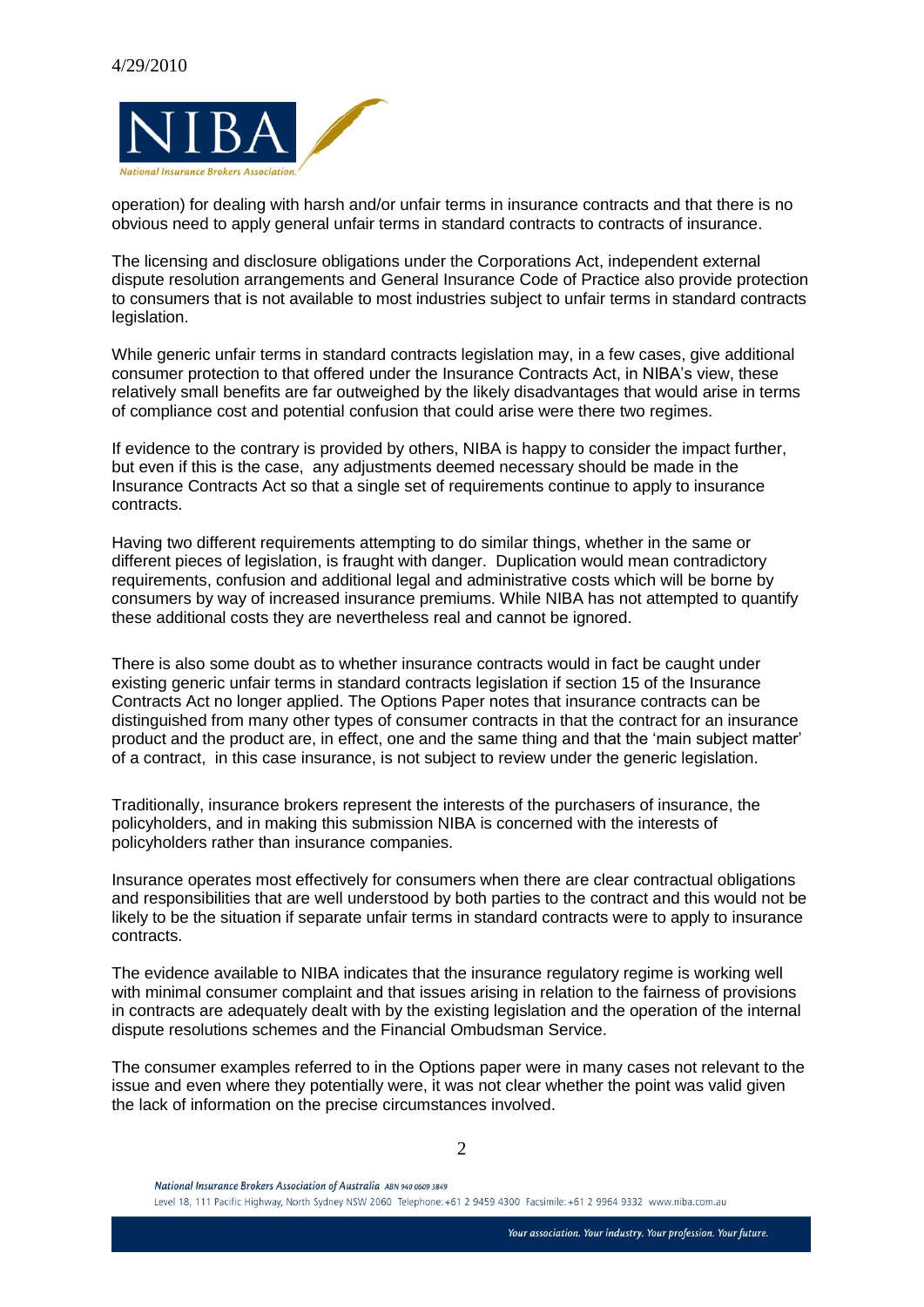

NIBA's answers to the specific questions asked in the Options Paper follow.

# *Consultation question 1*

*Please provide any data/information, not referred to above, that would assist in determining the extent to which unfair contract terms in insurance contracts are causing consumers actual or potential loss or damage.*

Despite what some consumer group argue, Australia does have very effective consumer regulation for insurance products. 98% of all insurance claims are paid by insurance companies. While this is a high rate, it does not mean that there is not room for insurance companies to improve claims handling and there is no reason why recently improved standards should not further enhanced.

While generally supporting measures directed at reducing the current extent of claims disputes between insurers and their policyholders, NIBA questions whether applying generic unfair contract terms to insurance would, in fact, materially assist in reducing claim disputes and ensure policyholders are treated fairly.

It is NIBA's view that few, if any, of the problems identified in the examples of unfair terms in insurance contracts provided to the Senate Economic and Legislation Committee would be solved simply by the removal of section 15 of the Insurance Contracts Act. In many of the examples the problem was not so much a contractual one but an administrative one and/or a problem that might be rectified under current arrangements as modified by the Bill in the House of Representatives to amend the Insurance Contracts Act.

In other cases they were not disputes about the unfairness of the clause but whether the clause could be applied in the circumstances. By way of example, the travel insurance luggage example involved a dispute as to how a clause regarding supervision of luggage should be interpreted in the circumstances of the case, not whether the term itself was unfair. A difference in view as to the application of circumstances to the clause does not make the clause itself unfair.

Those that argue for change must not only provide examples of problems but they must clearly indicate exactly how the existing arrangements have failed and how their proposed solution would rectify the problem. They must also indicate that the benefits of the change outweigh the costs. To-date this does not appear to have happened. An industry solution to perceived problem is likely to yield a better result than a legislative one in this case.

## *Consultation question 2*

*Please provide details of any existing regulation, not referred to above, that affects unfair terms in insurance contracts.*

The analysis provided in the options paper is a very comprehensive one.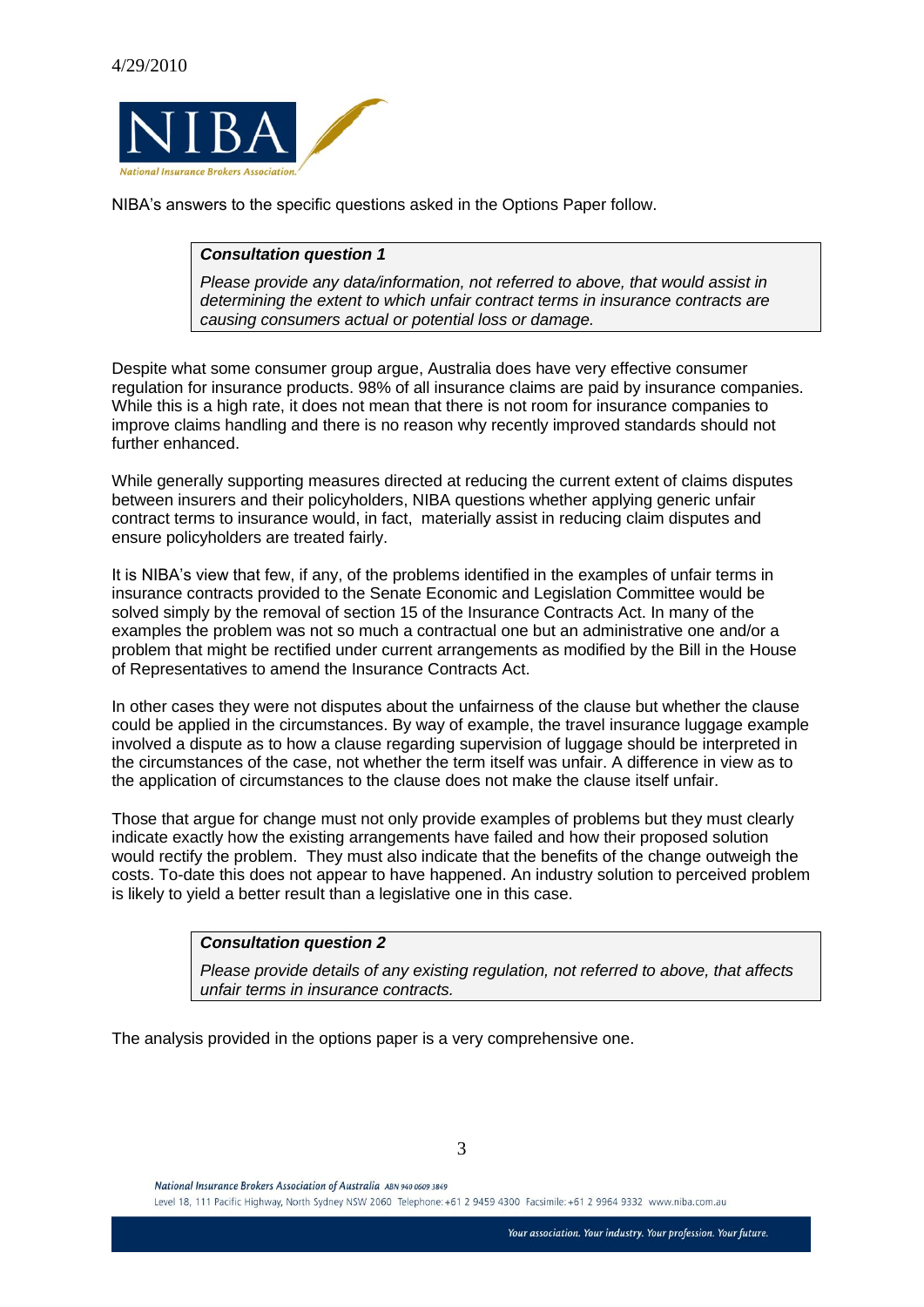

#### **How the provisions work**

The effect of the provision relating to generic unfair contract terms in the ASIC Act is that the business party to the contract will not be able to rely on a term in a contract if the term is unfair. ASIC has the right to bring an action to scrap the unfair term from every relevant contract of the business and therefore the business will not be able to rely on that unfair term in any of its contracts of that nature.

The effect of the relevant provisions in the Insurance Contracts Act is that an insurer will not be able to rely on a term in an insurance contract if reliance on that term can be seen to be in breach of its duty to act with the utmost good faith.

Conduct by the insurer that amounts to unfair dealing will be seen as being in breach of the insurer's duty to act with the utmost good faith.

ASIC can similarly, under s55A of the Insurance Contracts Act, bring an action if it is satisfied that insureds have suffered damage, or are likely to suffer damage, because of the terms of the contracts or the conduct of the insurer breaches the provisions of the Insurance Contracts Act.

This power will be extended to s13 breaches under the proposed changes to the Insurance Contracts Act. ASIC will also be able to bring an action under the Corporations Act in relation to such a breach pursuant to an insurers Australian Financial Services Licence conditions , including in relation to claims handling and settlement.

NIBA is of the view that the relevant provisions in the Insurance Contracts Act provide similar but not identical protection to consumers against terms which might be unfair in insurance contracts.

## **Onus of Proof**

In order to establish that a term is unfair, and therefore void, it needs to be proven that the term:

- would cause a significant imbalance in the parties' rights and obligations under the standard form contract; and
- is not reasonably necessary to protect the legitimate interests of the party who would be  $\bullet$ advantaged by the term.

The onus of proof will lie on the claimant (usually the consumer or ASIC) to establish that the term in a standard form contract has caused a significant imbalance in the parties' rights and obligations under the standard form contract. This needs to be proved on the balance of probabilities. S3(4) provides that unless the defendant (usually the business) can prove otherwise, there is a presumption that the term is not reasonably necessary to protect the legitimate interests of the party who would be advantaged by the term.

There is also a rebuttable presumption that the contract is a standard form contract and the onus is on the business to prove otherwise. If a party wishes to argue that the contract has been negotiated and is not in a standard form, then the party is required to present the contract to show that the contract is not a standard form contract.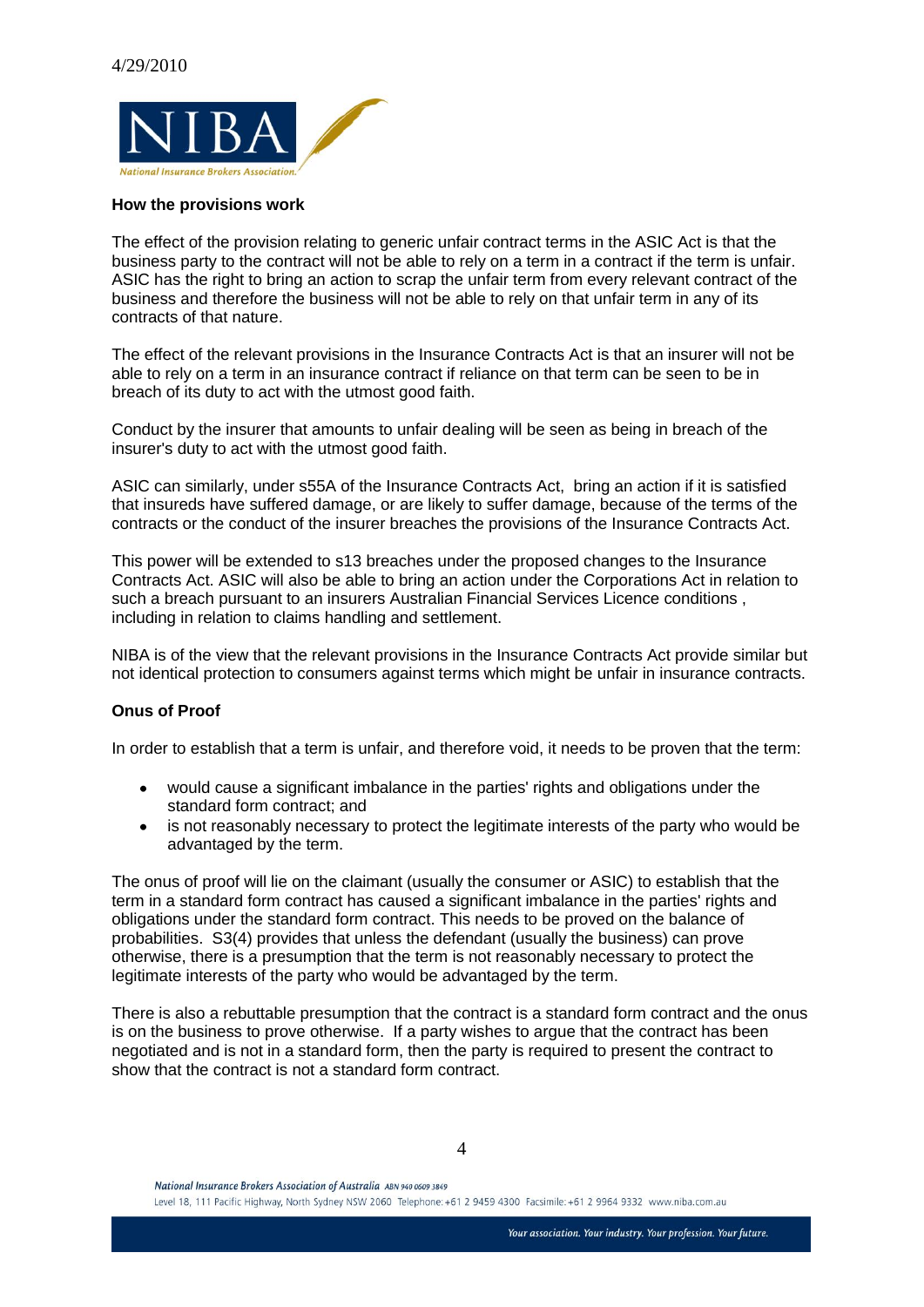

Under the Insurance Contracts Act the onus of proof is also on the claimant to establish that the other party did not act with the utmost good faith when relying on a term in the insurance contract.

Accordingly, under the both systems the onus of proof will remain on the claimant to establish that the term has caused a significant imbalance in the parties' rights and obligations.

The main difference is that under the generic provision the business party will bear the onus to rebut the presumptions that the contract is a standard form contract which is simply a trigger for the legislation's applicability. There is no such restriction in the Insurance Contracts Act and such a restriction would appear difficult to incorporate sensibly in the context of the Act's other provisions.

## **More effective solutions under the Insurance Contracts Act**

There are a number of other provisions in the Insurance Contracts Act that ensure insurance companies cannot take advantage of uniformed consumers.

These provisions provide specific remedies for the insured that are appropriate for insurance transactions and do not simply void the provisions as would occur under the generic provision in the ASIC Act.

Relevant provisions in the Insurance Contracts Act include;

- Avoiding a contract for fraud (s31).  $\bullet$
- Minimum claim amounts in relation to certain types of insurance (s35 see table above).  $\bullet$
- Requirement that pre-contractual written notice be provided of unusual terms (s37 see table  $\bullet$ above).
- $\bullet$ Rendering void provisions in interim contracts of insurance that make the application to, or the acceptance of replacement cover by the insurer a condition precedent to the interim cover (s38).
- Excluding or limiting liability due to another insurance contract (s45).  $\bullet$
- Relying on exclusions regarding pre-existing defects, imperfections and pre-existing  $\bullet$ sickness or disability (ss 46 and 47).
- Termination of some renewable insurance contracts (section 58).  $\bullet$

Specific insurance industry solutions offer insurance consumers a far higher level of protection than do the generic provision under the ASIC Act.

## **Remedies**

Because the duty of utmost good faith is an implied term in every contract of insurance, the insured will be able to claim any contractual remedies. This will include seeking remedies under the Insurance Contracts Act.

Under both the ASIC Act and the Insurance Contracts Act, ASIC has the right to bring actions on behalf of consumers (insureds in the case of the Insurance Contracts Act), when ASIC is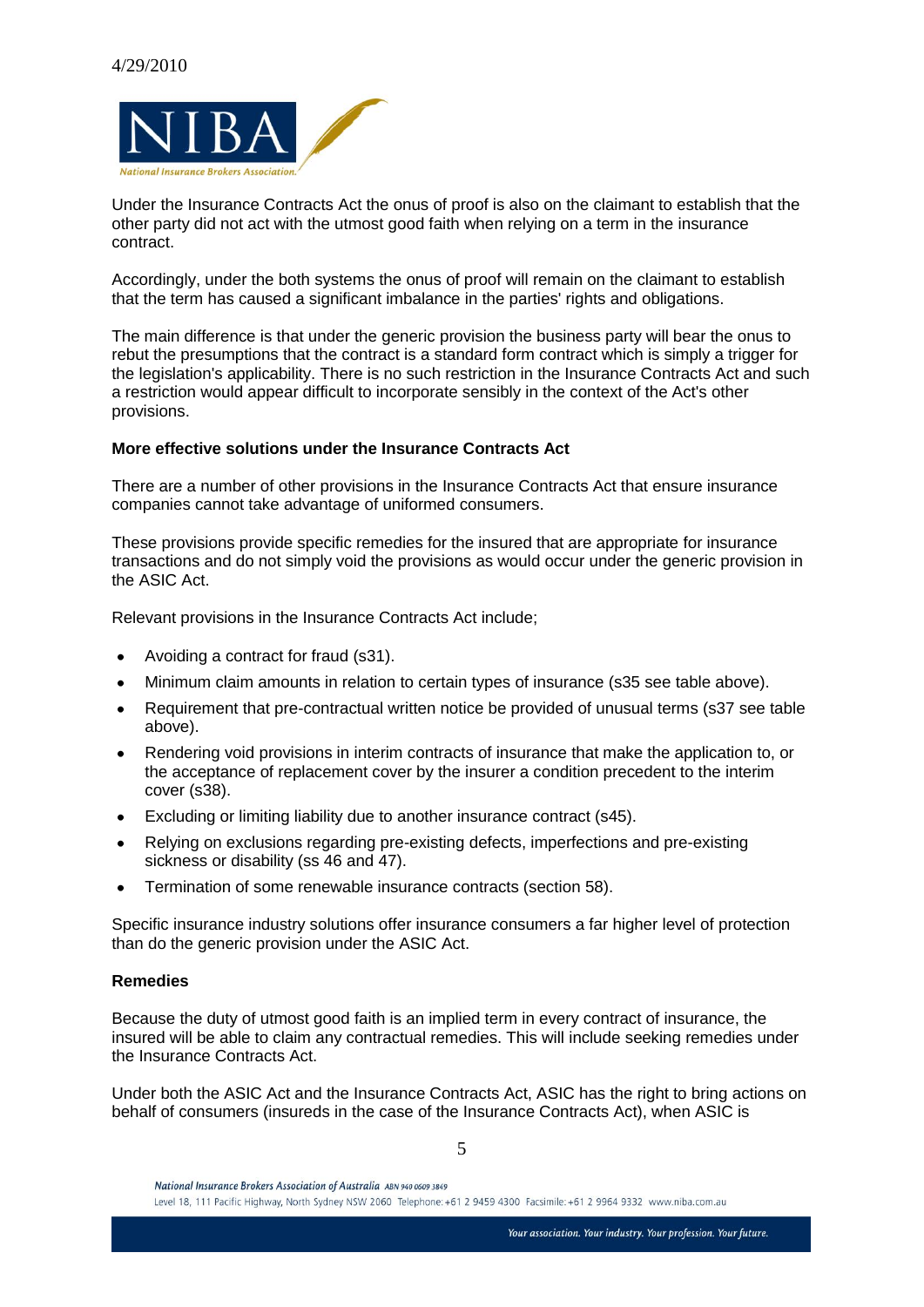

satisfied that the consumer has suffered damage, or is likely to suffer damages as a result of a term in a contract to which the consumer is a party.

The ASIC Act also provides the consumer with the right to obtain an injunction against the business party to the standard form contract.

Under the current arrangements ASIC has a similar right to obtain an injunction against insurers for a breach by the insurer of the provisions of s12 of the ASIC Act.

Part IA of the Insurance Contracts Act gives ASIC responsibility for the general administration of the Insurance Contracts Act and vests in ASIC a number of specific powers to support this role, such as the power to obtain documents.

A new section 11F is to be inserted into the Insurance Contracts Act that gives ASIC powers to intervene in matters arising under the Act. The provision is similar in form to the existing power that ASIC has to intervene in proceedings begun by other persons about matters arising under the *Corporations Act 2001* (section 1330). It allows ASIC to be represented in the proceedings by a staff member, a delegate, a solicitor or counsel.

An insured who is a party to an insurance contract has the additional remedy of lodging a dispute with the Financial Ombudsman Service. The Financial Ombudsman Service may make the following orders:

- it may decide that the insurer "undertake a course of action to resolve the dispute" including  $\bullet$ specified matters such as the payment of a sum of money, the forgiveness or variation of a debt or the meeting of a claim under an insurance contract by, for example, repairing, reinstating or replacing items of property;
- it may decide that the insurer compensate the applicant for direct financial loss or damage; and
- it may award compensation to an applicant for consequential financial loss or damage or non-financial loss (subject to certain qualifications) up to \$3,000 per claim made in the dispute. No such award can be made for a dispute arising as a result of a claim on a General Insurance Policy that expressly excludes such liability.

The new version of the General Insurance Code of Practice which will come into effect on 1 May 2010 will also highlight the duty of utmost good faith (see clauses 1.19 and 1.20) and provides additional protection to members of the Code. NIBA notes that the Financial Ombudsman Service will also consider the Code in its decisions.

Remedies are also available to insurance policyholders under the Corporations Act.

S912A(1) - sets out the general obligations on a financial services licensee (including general insurers), these include the obligations to:

- do all things necessary to ensure that the financial services covered by the licence are provided efficiently and fairly; and
- comply with the financial services laws.

National Insurance Brokers Association of Australia ABN 940 0609 3849 Level 18, 111 Pacific Highway, North Sydney NSW 2060 Telephone:+61 2 9459 4300 Facsimile:+61 2 9964 9332 www.niba.com.au

6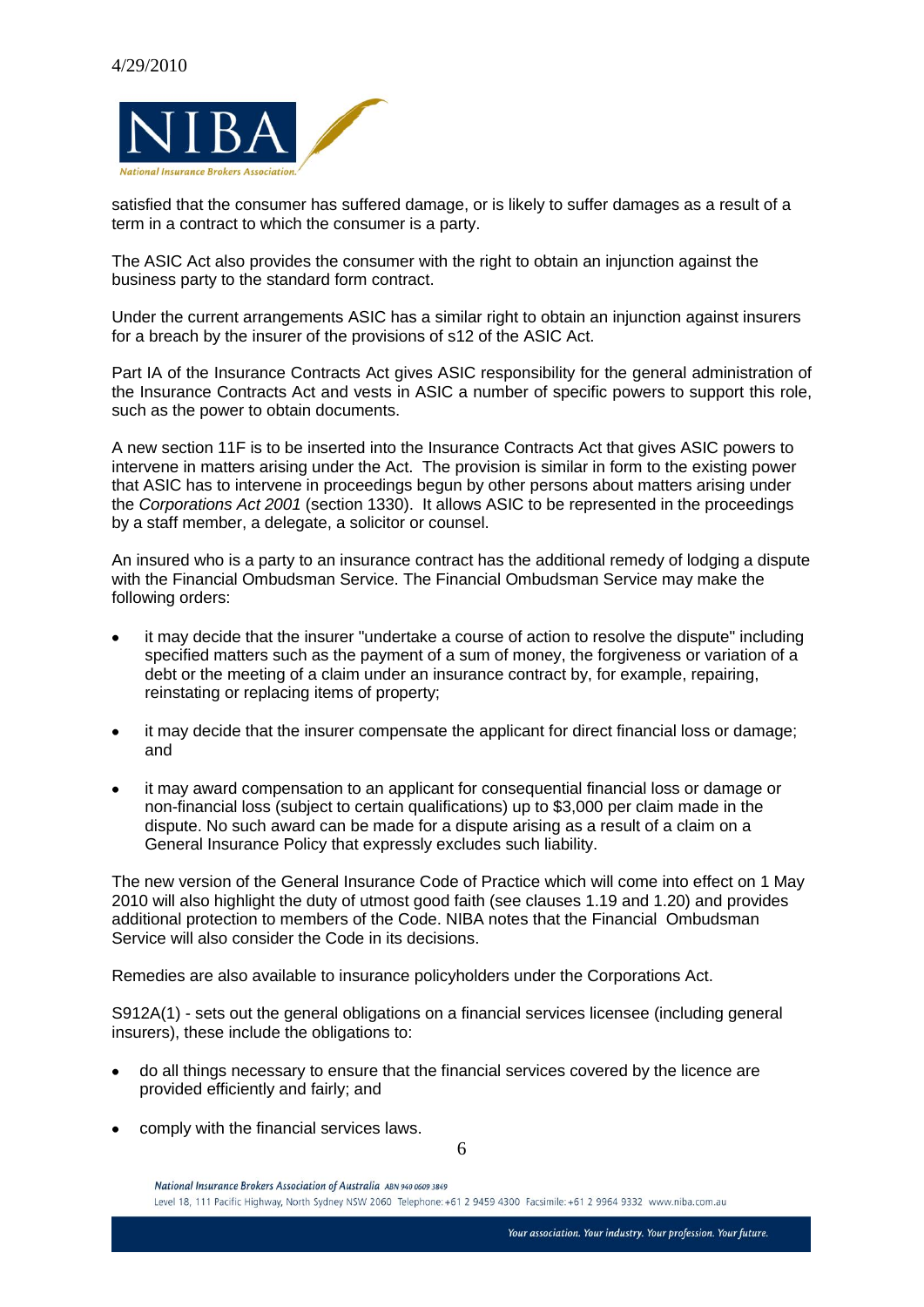

ASIC may, if the general insurer does not comply with its obligations under s912A of the Corporations Act make the following orders:

- banning orders (s920A);  $\bullet$
- subject to s915I, suspension or cancellation of the insurer's license (s915C(1); or
- the imposition of conditions on the license.

A consumer who is a retail client has the right to claim compensation from a licensee for loss or damage suffered because of breaches of certain Products Disclosure Statement obligations under the Corporations Act.

S1012B places an obligation on a financial services licensee to give a retail client a product disclosure statement if the licensee makes an offer to issue a financial product, or when the licensee issues a financial product.

S1013D sets out the main content requirements for a Product disclosure statement and this includes:

- information about any significant benefits to which a holder of the product will or may  $\bullet$ become entitled, the circumstances in which and times at which those benefits will or may be provided and the way in which those benefits will or may be provided;
- information about any significant risks associated with holding the product;  $\bullet$
- information about the cost of the product;
- information about any other significant characteristics or features of the product or of the  $\bullet$ rights, terms, conditions and obligations attaching to the product;
- information about the dispute resolution system that covers complaints by holders of the  $\bullet$ product and about how that system may be accessed; and
- information about any cooling-off regime that applies in respect of acquisitions of the product (whether the regime is provided for by a law or otherwise);
- any other statements or information required by the requiations.

S1021B(1) of the Corporations Act provides that a product disclosure statement will be defective if there is a misleading or deceptive statement in the disclosure document or statement.

General insurance policy wordings form part of the PDS and significant penalties apply for breaches of the above obligations.

Rights will also apply in relation to s13 breaches under the proposed changes to the Insurance Contracts Act, including in relation to claims handling and settlement.

Over and above such rights, a consumer who is an insured under a contract of general insurance has the right, under s1019B(1) to return the insurance product (during the cooling-off period) if the consumer is unhappy with the product.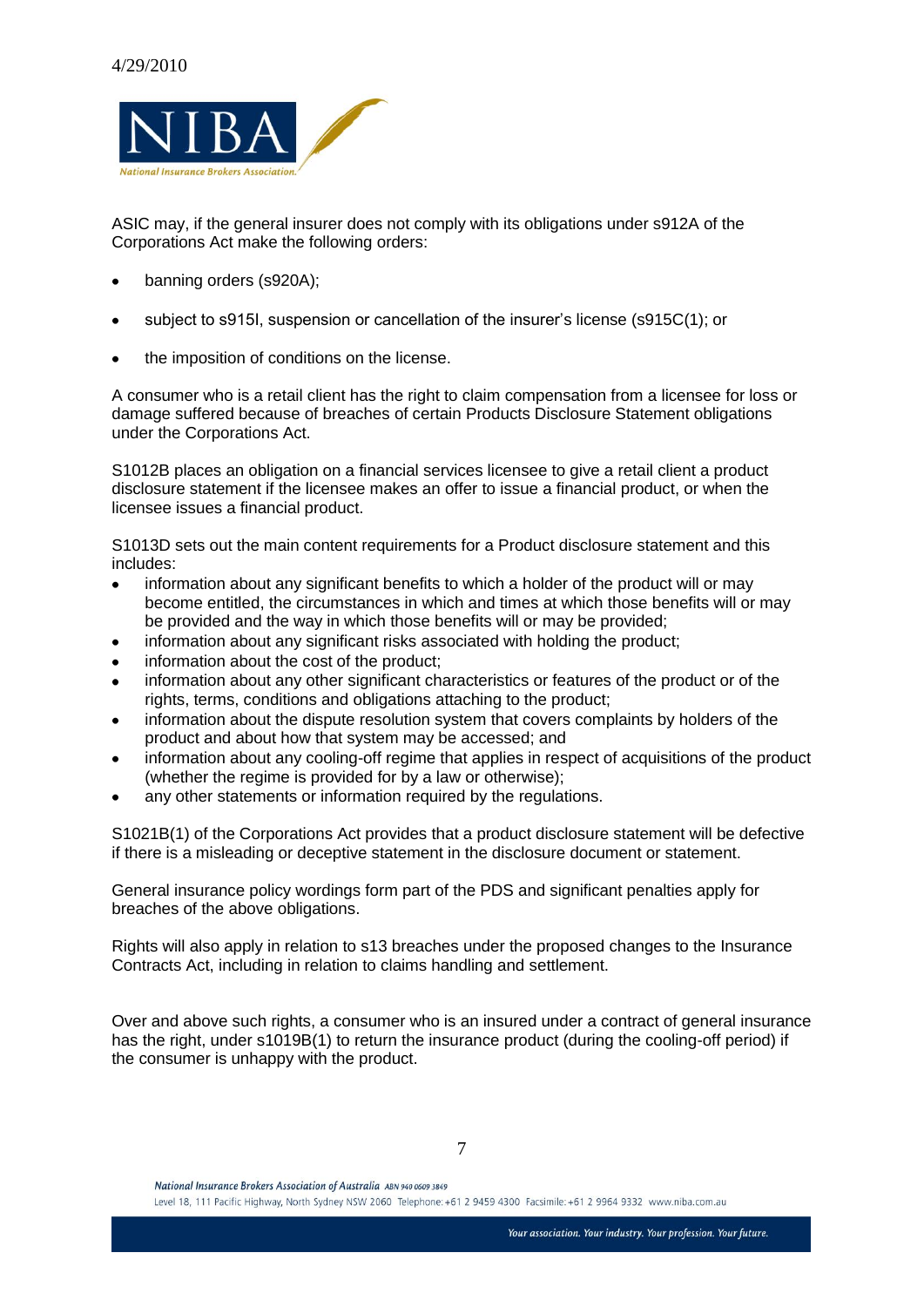

# *Consultation question 4*

- *A. Please provide details of any additional costs and benefits, not referred to above, of the status quo.*
- *B If possible, please state the magnitude (either in dollar terms or qualitatively) of the costs and benefits referred to above and any additional costs and benefits.*

NIBA supports the status quo options as it provides a reasonable level of consumer protection (see comments above) and will not involve any additional cost either in terms of insurance company administration and it avoids confusion by policyholders as to the impact of changes on them.

NIBA believes that the status quo is the best option for consumers and for insurance companies. NIBA is however open to considering changes to the Insurance Contracts Act per Option B if it can be established that there is a significant gap and the costs of making the change to consumers, insurers and insurance brokers do not outweigh the benefits. At present this does not appear to be the case.

| <b>Consultation question 5</b> |                                                                                                                                                                                                       |
|--------------------------------|-------------------------------------------------------------------------------------------------------------------------------------------------------------------------------------------------------|
|                                |                                                                                                                                                                                                       |
| A                              | Please provide details of any additional costs and benefits, not referred<br>to above, of Option A.                                                                                                   |
| B                              | If possible, please state the magnitude (either in dollar terms or<br>qualitatively relative to the status quo) of the costs and benefits<br>referred to above and any additional costs and benefits. |
|                                | Are there any other factors that impact on the feasibility of this option?                                                                                                                            |
|                                |                                                                                                                                                                                                       |

NIBA considers that Option A is the worst option as it will involve:

- insurance companies and insurance brokers incurring additional costs that will be passed on to consumers,
- significant confusion and uncertainty and could mean a reduction in consumer benefits and the application of different regimes to different types of policyholders i.e. consumers vs business.

NIBA also questions the statement that 'blanket' banning of unfair terms would serve to prevent future disadvantage to other consumers is a benefit under Option B.

NIBA suggests that an insurance company that continued to use a term or provision in an insurance contract that was found to be unjust or unfair may in fact be in breach of its duty under the Insurance Contracts Act to act with utmost good faith and its obligations under the Corporations Act to ensure that its insurance services were provided in an efficient, honest and fair manner.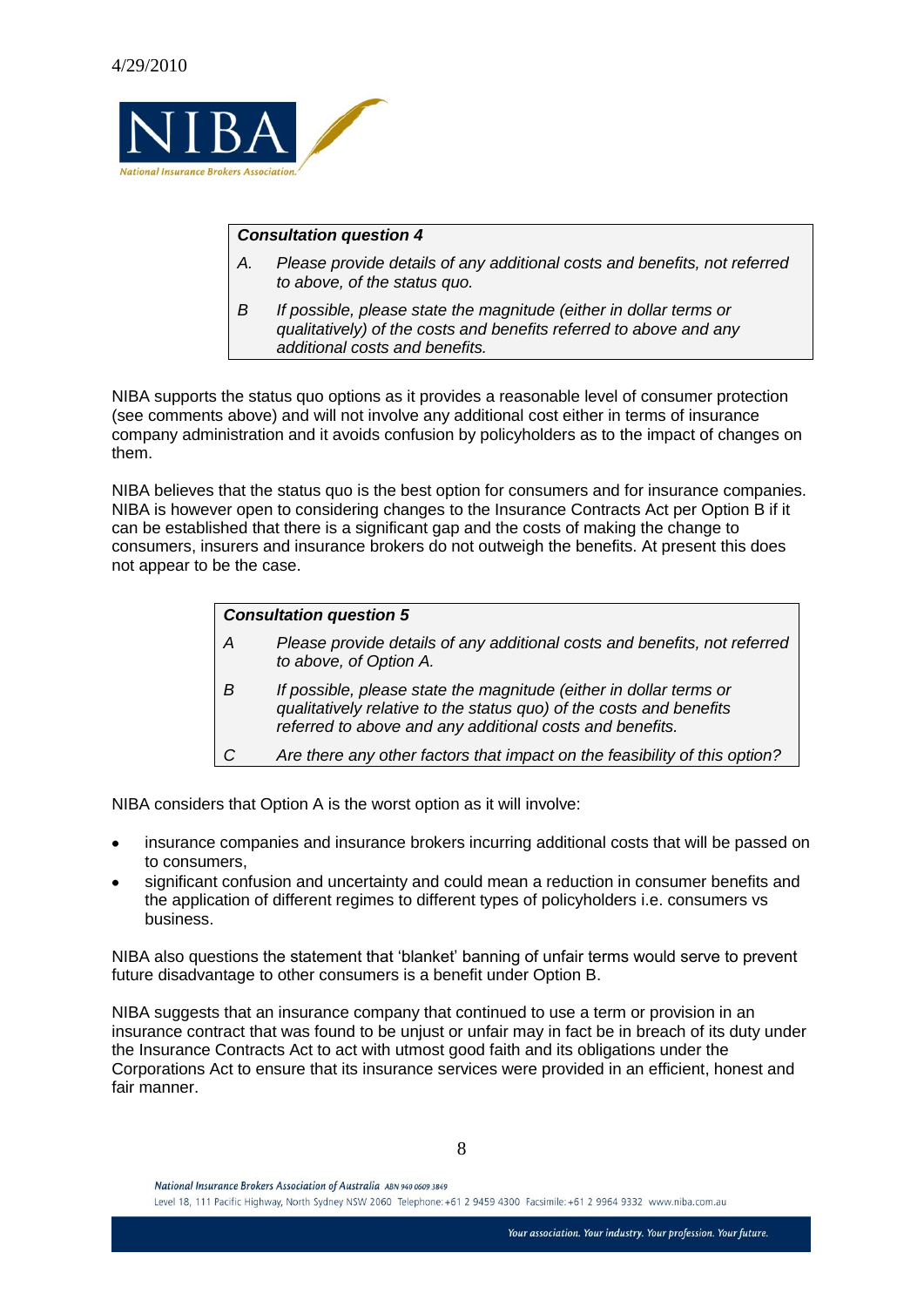

There may also be complexities specific to insurance given insurance contracts are backed by reinsurance arrangements and the direct insurers are in many cases restricted to terms imposed on them by reinsurers. The impact of the voiding provisions would have a significant impact on the insurers and their ability to recover under the relevant reinsurance agreement. NIBA expects APRA would have some concern with this result.

NIBA also notes that other regimes, in particular the UK are moving towards a uniform regime of consumer protection for insurance consumers akin to the Australian model. See the Law Commission and Scottish Law Commission, Consumer Insurance Law: Pre Contract Disclosure and Misrepresentation. Option A would be taking Australia in a contrary direction.

NIBA believes that any benefit that might arise under this option are far outweighed by the costs.

#### *Consultation question 6*

- *A Please provide details of any additional costs and benefits, not referred to above, of Option B.*
- *B Where possible, please state the magnitude (either in dollar terms or qualitatively, relative to the status quo) of the costs and benefits referred to above and any additional costs and benefits.*
- *C Are there any other factors that impact on the feasibility of this option?*

NIBA does see some advantage of this Option over Option A, namely that all consumer protection provisions relating to insurance would be under the one piece of legislation, the Insurance Contracts Act.

NIBA is only open to considering changes to the Insurance Contracts Act per Option B if it can be established that there is a significant gap and the costs of making the change to consumers, insurers and insurance brokers do not outweigh the benefits. At present this does not appear to be the case.

# *Consultation question 7*

- *A Please provide details of any additional costs and benefits, not referred to above, of Option C.*
- *B If possible, please state the magnitude (either in dollar terms or qualitatively, relative to the status quo) of the costs and benefits referred to above and any additional costs and benefits.*
- *C Are there any other factors that impact on the feasibility of this option?*

NIBA agrees that if change is necessary to overcome a perceived detriment due to terms in an insurance contract that are unfair or harsh it is best that the change is made in the Insurance Contracts Act. NIBA, however, remains to be convinced that any benefit in taking up Option C would exceed the cost.

9